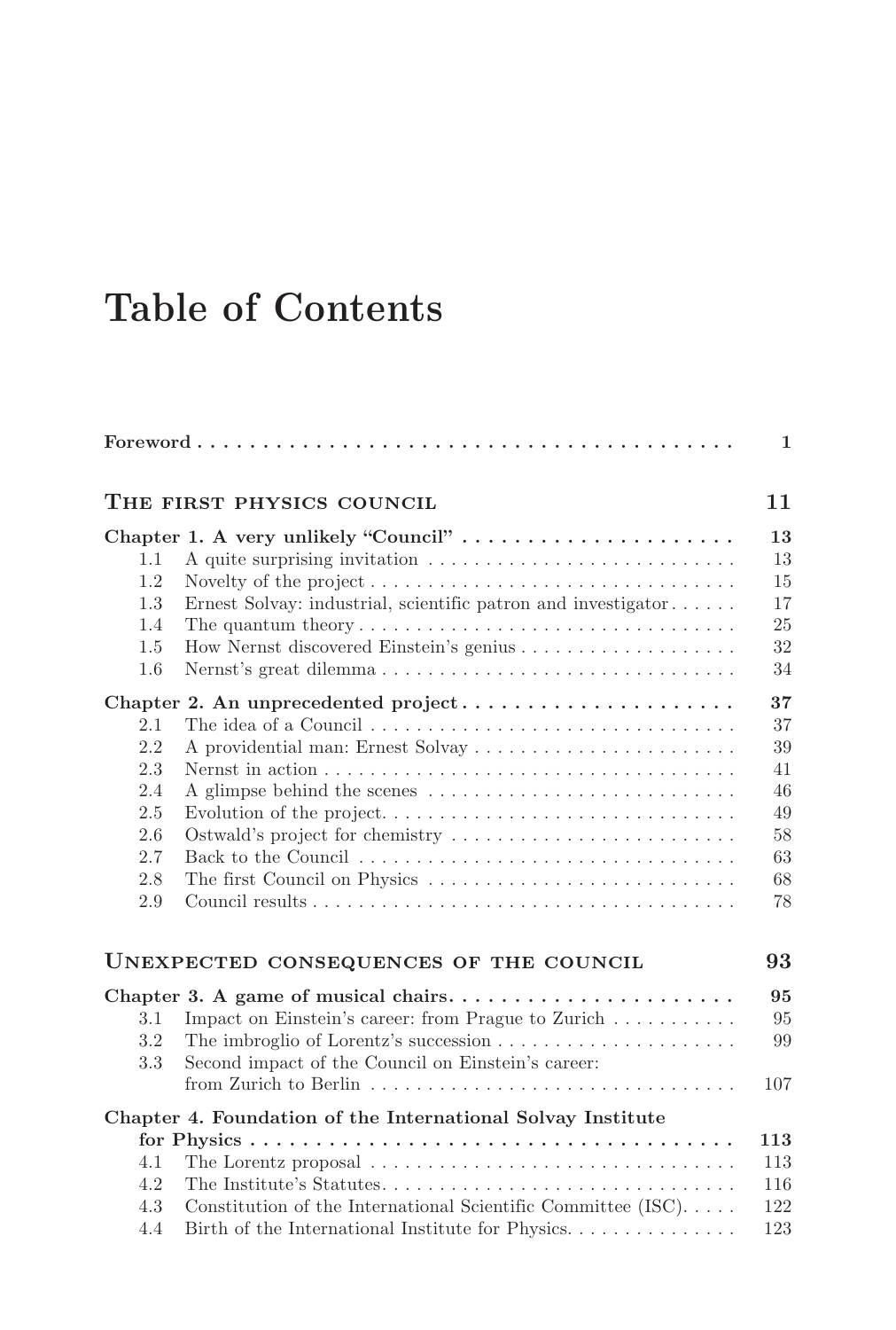|     | Chapter 5. The second Physics Council                                                   | 139 |
|-----|-----------------------------------------------------------------------------------------|-----|
| 5.1 | Members and reports $\dots \dots \dots \dots \dots \dots \dots \dots \dots \dots \dots$ | 139 |
| 5.2 |                                                                                         | 140 |
| 5.3 | Echoes and consequences of Solvay II                                                    | 146 |
|     | Chapter 6. Foundation of the International Institute                                    |     |
|     |                                                                                         | 149 |
| 6.1 | Resuming contact with Ostwald                                                           | 149 |
| 6.2 | Intensification of Solvay's work                                                        | 151 |
| 6.3 |                                                                                         | 152 |
| 6.4 |                                                                                         | 154 |
| 6.5 |                                                                                         | 157 |
| 6.6 |                                                                                         | 158 |
| 6.7 |                                                                                         | 160 |
| 6.8 |                                                                                         | 162 |
| 6.9 | Culmination of a jubilee                                                                | 163 |
|     |                                                                                         | 167 |
| 7.1 |                                                                                         | 167 |
| 7.2 | How to define the order of priorities? $\dots \dots \dots \dots \dots \dots$            | 171 |
| 7.3 |                                                                                         | 176 |
| 7.4 | Last measures taken by ISC before the debacle $\dots \dots \dots \dots$                 | 180 |

## **IMPACT OF THE GREAT WAR 183**

|         | Chapter 8. The Physics Institute survives the storm $\dots \dots$                                                  | 185 |
|---------|--------------------------------------------------------------------------------------------------------------------|-----|
| 8.1     | First reactions to the invasion of Belgium                                                                         | 185 |
| 8.2     |                                                                                                                    | 188 |
| 8.3     |                                                                                                                    | 193 |
| 8.4     | Edition of the second Solvay volume: a thankless task $\dots \dots$                                                | 199 |
| 8.5     |                                                                                                                    | 201 |
| 8.6     |                                                                                                                    | 206 |
| 8.7     |                                                                                                                    | 212 |
|         | Chapter 9. Epilogue: from "Solvay III" to "Solvay V"                                                               | 219 |
| 9.1     | Solvay III: Atoms and Electrons, April $1-6$ , $1921$                                                              | 219 |
| 9.2     | Solvay IV: Electric Conductivity in Metals                                                                         |     |
|         | and Related Problems, April 24-28, 1924                                                                            | 223 |
| 9.3     | Solvay V: Electrons and Photons, October 24–29, 1927                                                               | 226 |
| 9.4     |                                                                                                                    | 238 |
| ANNEXES |                                                                                                                    | 243 |
|         | Annex 1. List of 52 Nobel laureates who took part in one<br>(or in several) Solvay Councils between 1911 and 1933, |     |
|         | or who benefitted from a Solvay research subsidy                                                                   | 245 |
|         | Annex 2. Archival sources relating to the works                                                                    |     |
|         |                                                                                                                    |     |

**Annex 3. Solvay's "Gravito-Materialitic" program . . . . . . . . . . . . 249**